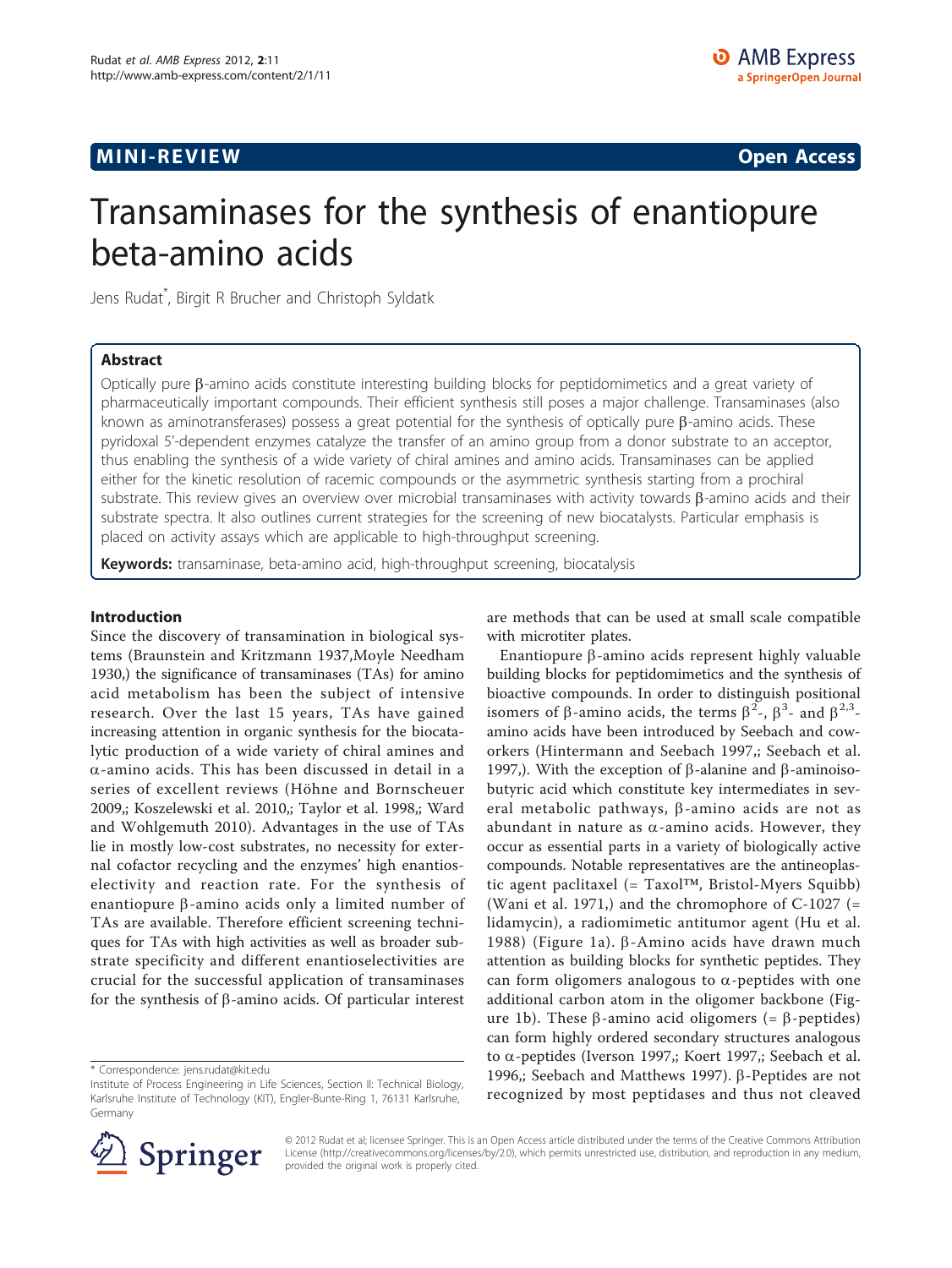leading to a much higher in vivo stability compared to a-peptides ([Frackenpohl et al. 2001](#page-8-0),; [Gopi et al. 2003](#page-8-0),; [Hintermann and Seebach 1997,](#page-9-0); [Hook et al. 2004](#page-8-0),). It has also been observed that the substitution of only a few  $\alpha$ -amino acids in a peptide by the corresponding  $\beta$ amino acid lowers the proteolytic susceptibility ([Horne](#page-8-0) [et al. 2009,](#page-8-0); [Steer et al. 2002,](#page-9-0)). Apparently, the  $\beta$ -residues in mixed  $\alpha/\beta$ -peptides tend to protect nearby amides from proteolytic cleavage. Interestingly, such mixed  $\alpha/\beta$ -peptides often retain their biological activity ([Aguilar et al. 2007,](#page-8-0); [Horne et al. 2009,](#page-8-0); [Montero et al.](#page-9-0) [2009](#page-9-0),; [Nurbo et al. 2008,Seebach and Gardiner 2008](#page-9-0)

A plethora of chemical approaches have been established to produce chiral  $\beta$ -amino acids including (1) the resolution of racemic  $\beta$ -amino acids, (2) the use of naturally occurring chiral  $\alpha$ -amino acids, and (3) asymmetric synthesis ([Liu and Sibi 2002,](#page-8-0)). As resolutions of racemic mixtures are complex and time-consuming procedures, the chiral pool of natural  $\alpha$ -amino acids is limited and catalysts or chiral auxiliaries cause high costs, all of these strategies have their limitations when applied on an industrial scale [\(Weiner et al. 2010](#page-9-0)).

Several enzymes have successfully been tested to produce enantiopure β-amino acids from different starting compounds (for an overview see Liljeblad and Kanerva 2006). Most strategies resemble kinetic resolutions of  $N$ acylated or esterified  $\beta$ -amino acids by hydrolytic enzymes, e.g. lipases ([Tasnádi et al. 2008](#page-9-0),). Although industrially applied for certain products, this strategy is limited to a maximum yield of 50%, and so is the recently tested  $\beta$ -amino acid synthesis via Bayer-Villiger monooxygenases ([Rehdorf et al. 2010\)](#page-9-0). As the latter enzymes are cofactor (NADPH) dependent, these processes rely on cofactor recycling which is achieved by whole cell biotransformations, assumingly leading to side products as well as transport limitations depending on the substrate which moreover needs to be Nprotected.

Two other novel approaches seem to be more promising as they - at least theoretically - can lead to a 100% conversion of the substrates used and thus overcome the inherent drawback of kinetic resolutions with the above described enzymes:

(1) Various aminomutases have been used for the conversion of aliphatic and aromatic  $\alpha$ -amino acids to the corresponding  $\beta$ -isomers (for an overview see [Wu et al.](#page-9-0) [2010a\)](#page-9-0). Coupling the catalysis of a promiscuous alanine racemase with that of phenylalanine aminomutase (PAM) increased the production of enantiopure  $(R)$ - $\beta$ arylalanines from the corresponding racemic  $\alpha$ -isomers ([Cox et al. 2009](#page-8-0)). Using PAM in tandem with a phenylalanine ammonia lyase (PAL), various aromatic  $(S)-\beta$ amino acids can be obtained ([Wu et al. 2010b](#page-9-0),). These latter studies deal with one potential pitfall of utilizing these enzymes which lies in the reaction's equilibrium and the thus limited final yields of the desired products. Another limitation for application in industry is the usually low activity, leading to quite slow conversions. Moreover, many otherwise promising aminomutases require multiple expensive cofactors and strictly anaerobic conditions [Wu et al. 2010a](#page-9-0).

(2) A modification of the well established hydantoinase process is investigated for the production of enantiopure  $\beta$ -amino acids from dihydropyrimidine derivatives ([Engel et al. 2011](#page-8-0)). The stereoselective hydrolysis of racemic phenyldihydrouracil to D- and L-N-carbamoyl-b-phenylalanine was shown which can be further hydrolyzed to the corresponding  $\beta$ -amino acid. However, at the moment this process lacks a suitable racemase (or alternatively an efficient chemical racemization) to gain a 100% yield.

In conclusion, even though several chemical and enzymatic routes (and chemo-enzymatic tandems) are applied and under intense investigation, there still is no gold standard for the preparation of enantiopure  $\beta$ amino acids.

TAs can be applied either in the kinetic resolution of racemic  $\beta$ -amino acids (Figure [2a](#page-2-0)) or in asymmetric synthesis starting from the corresponding prochiral  $\beta$ keto-substrate (Figure [2b\)](#page-2-0). By asymmetric synthesis, a theoretical yield of 100% is possible. However, unlike  $\alpha$ keto acids,  $\beta$ -keto acids decarboxylate relatively easily under mild conditions in a mechanism involving a cyclic transition state [\(Bach and Canepa 1996\)](#page-8-0). Therefore insitu synthesis would be necessary. This can be achieved by enzymatic hydrolysis of the corresponding  $\beta$ -keto ester, as was already shown using a commercially available lipase from *Candida rugosa* [\(Kim et al. 2007](#page-8-0),) and a hog liver esterase ([Banerjee et al. 2005](#page-8-0)).

<span id="page-1-0"></span>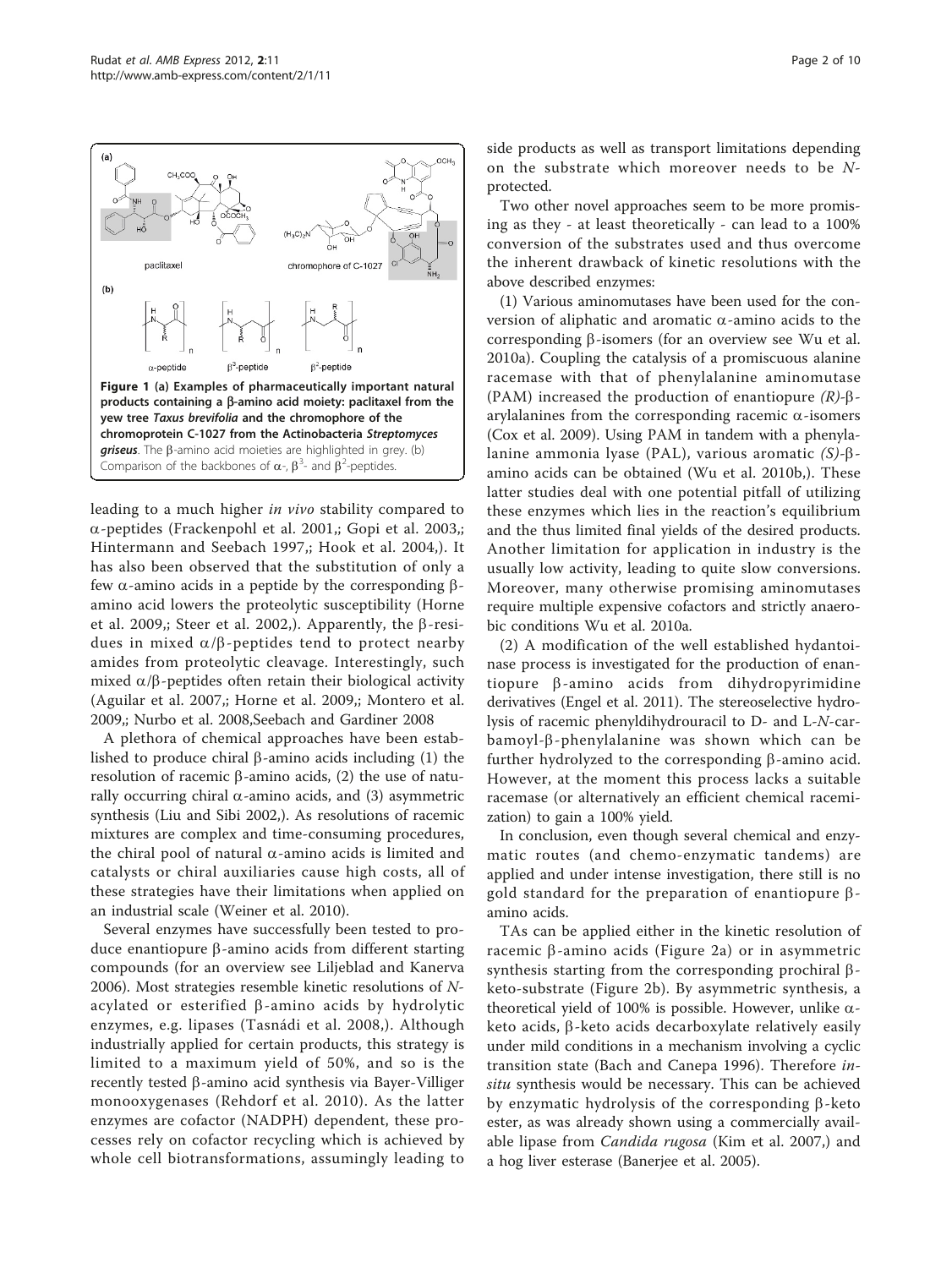<span id="page-2-0"></span>

#### Reaction mechanism

Formally, the reaction catalyzed by TAs can be considered a redox reaction with the oxidative deamination of the donor in conjunction with the reductive amination of the acceptor. The reaction is divided into two halfreactions obeying a ping-pong bi-bi mechanism. TAs belong to the large and diverse group of pyridoxal phosphate (PLP)-dependent enzymes and are ubiquitous in living organisms playing an important role in amino acid metabolism ([Christen and Metzler 1985](#page-8-0),[Cooper](#page-8-0) [and Meister 1989; Taylor et al. 1998,](#page-8-0)). So far only the reaction mechanism of aspartate transaminase (EC 2.6.1.1) has been studied extensively, which is assumed to be typical of pyridoxal-5'-phosphate dependent transaminases ([Frey and Hegeman 2007](#page-8-0)[,Shin and Kim 2002,](#page-9-0)). The reaction starts with the deamination of aspartate to  $\alpha$ -ketoglutarate. In the resting enzyme PLP is covalently bound to the ε-amino group of a lysine (Lys258) in the active site of the apoenzyme forming the internal aldimine. Upon contact with the substrate, the bond between cofactor and apoenzyme dissolves, and PLP forms a Schiff base with the substrate (= the external aldimine). The free ε-amino group of Lys258 then acts as a catalyst for the 1,3-prototropic shift to form the ketimine. The ketimine is hydrolyzed to yield the keto acid and PMP. The following second half reaction consists of the formation of glutamate from  $\alpha$ -ketoglutarate. Following the same reaction steps in reverse, the internal aldimine is regenerated ([Eliot and Kirsch 2004,Haya](#page-8-0)[shi et al. 2003](#page-8-0)).

#### Classification of transaminases

Over the last decades several classification systems for TAs were established based either on function or evolutionary relationships. PLP-dependent enzymes are divided into seven major structural groups (fold types), which presumably represent five evolutionary lineages

([Grishin et al. 1995,](#page-8-0)[Schneider et al. 2000](#page-9-0),). Nonetheless, PLP-dependent enzymes encompass more than 140 distinct catalytic functions, thus representing a striking example of divergent evolution. This makes a correlation between sequence and function especially demanding. Recently, an extensive database has been built, which compiles information on PLP-dependent enzymes ([Percudani and Peracchi 2009,](#page-9-0)). Among the seven fold types of PLP-dependent enzymes, TAs occur in the fold types I and IV. Multiple sequence alignments by the Protein Family Database (Pfam) [\(Finn et al. 2010](#page-8-0)) led to the distinction of six subfamilies (classes) of TAs within the superfamily of PLP-dependent enzymes which are designated by Roman numerals (Table [1](#page-3-0)). The classes I and II, III and V all belong to the same folding type. Representatives of class I and II are aspartate TAs and aromatic TAs, of class III ω-TAs and of class V phosphoserine TAs. D-alanine TAs and branched chain amino acid TAs are set apart, pertaining to a different folding type, and unsurprisingly to a different subfamily. According to EC nomenclature, TAs are classified as transferases (EC 2) and not oxidoreductases, as the distinctive feature of the reaction is the transfer of the amino group. Names are generated according to the scheme donor:acceptor transaminase, e.g. asparagine: oxo-acid transaminase (EC 2.6.1.14). As of January 2012 81 different subgroups are listed under EC 2.6.1 (excluding deleted EC numbers). A broader classification based on the reaction catalyzed was introduced in the 1980s. TAs are divided into two groups:  $\alpha$ -TAs which catalyze transamination of amino groups at the a-carbon and <sup>ω</sup>-TAs that act on the distal amino group of the substrate ([Burnett et al. 1979,](#page-8-0)[Yonaha et al. 1983](#page-9-0),). According to this classification, all TAs acting on  $\beta$ -amino acids are considered as ω-TAs. It was observed that some ω-TAs are able to catalyze the transamination of primary amine compounds not bearing carboxyl groups ([Yonaha et al.](#page-9-0) [1977](#page-9-0),). This led to an increasing interest in ω-TAs in recent years for the asymmetric synthesis of chiral amines of high enantiopurity [\(Hwang et al. 2005](#page-8-0),[Kosze](#page-8-0)[lewski et al. 2010,](#page-8-0)[Shin and Kim 1999](#page-9-0)). Some biotechnologically important ω-TAs, such as the well characterized TA from Vibrio fluvialis JS17, have been denominated 'amine transaminases' accounting for their high activity towards amines while showing only low or no activity towards 'classical' ω-TA substrates, like  $β$ alanine [\(Shin et al. 2003](#page-9-0)).

### Substrate spectra of TAs showing activity towards  $\beta$ amino acids

### Transaminases from wild-type microorganisms

Table [2](#page-3-0) gives an overview over selected ω-TAs which show activity towards  $\beta$ -amino acids.  $\beta$ -Alanine: pyruvate TAs (E.C.2.6.1.18) and  $\beta$ -aminoisobutyrate:  $\alpha$ - $( E.C.2.6.1.18)$  and  $\beta$ -aminoisobutyrate: $\alpha$ -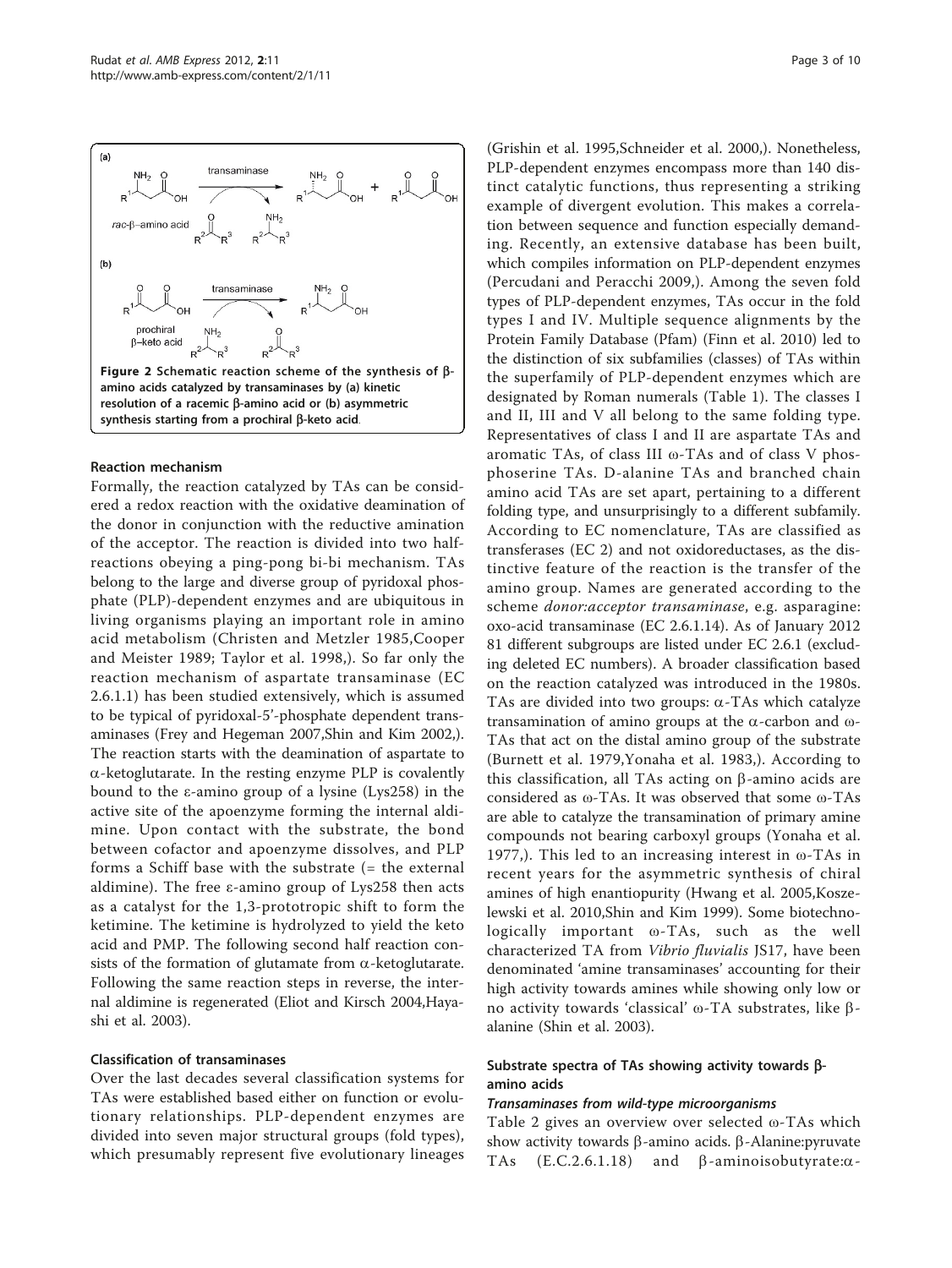| protein sub-<br>families | Pfam<br>ID | folding<br>type | members                                    | amino donor                              | amino<br>acceptor   | EC                | $\alpha$ -/ $\omega$ -<br>TAs |
|--------------------------|------------|-----------------|--------------------------------------------|------------------------------------------|---------------------|-------------------|-------------------------------|
| and II                   | 00155      |                 | aspartate TA                               | L-aspartate                              | $\alpha$ -KG        | 2.6.1.1           | $\alpha$                      |
|                          |            |                 | aromatic TA                                | L-phenylalanine                          | $\alpha$ -KG        | 2.6.1.57          | $\alpha$                      |
| $\parallel$              | 00202      |                 | acetylornithine TA                         | acetylornithine                          | $\alpha$ -KG        | 2.6.1.11          | $\omega$                      |
|                          |            |                 | ornithine TA                               | ornithine                                | $\alpha$ -KG        | 2.6.1.13          | $\omega$                      |
|                          |            |                 | $\beta$ -alanine: pyruvate TA              | $\beta$ -alanine                         | <b>PYR</b>          | 2.6.1.18          | $\omega$                      |
|                          |            |                 | <b>B-TA</b> from Mesorhizobium sp.<br>LUK. | $\beta$ -phenylalanine                   | $\alpha$ -KG or PYR | n.C. <sup>1</sup> | $\omega$                      |
|                          |            |                 | 4-aminobutyrate TA                         | 4-aminobutyrate                          | $\alpha$ -KG        | 2.6.1.19          | $\omega$                      |
| $\mathsf{IV}$            | 01063      | $\mathsf{IV}$   | D-alanine TA                               | D-alanine                                | $\alpha$ -KG        | 2.6.1.21          | $\alpha$                      |
|                          |            | $\mathsf{IV}$   | branched-chain amino-acid TA               | leucine                                  | $\alpha$ -KG        | 2.6.1.42          | $\alpha$                      |
| $\vee$                   | 00266      |                 | phosphoserine TA                           | phosphoserine                            | $\alpha$ -KG        | 2.6.1.52          | $\overline{A}$                |
| VI                       | 01041      |                 | ArnB                                       | UDP-4-amino-4-deoxy-beta-L-<br>arabinose | $\alpha$ -KG        | 2.6.1.87          | $\alpha$                      |

<span id="page-3-0"></span>

|  |  |                                                                                                                 | Table 1 Protein subfamilies of TAs according to Pfam; abbreviations: $\alpha$ -KG = $\alpha$ -ketoglutaric acid, PYR = pyruvate. |                                                                                                                 |  |
|--|--|-----------------------------------------------------------------------------------------------------------------|----------------------------------------------------------------------------------------------------------------------------------|-----------------------------------------------------------------------------------------------------------------|--|
|  |  | the contract of the contract of the contract of the contract of the contract of the contract of the contract of | the contract of the contract of the contract of the contract of the contract of the contract of the contract of                  | the contract of the contract of the contract of the contract of the contract of the contract of the contract of |  |

 $\overline{1)}$  n.c. = not classified

ketoglutarate TAs (E.C.2.6.1.22) are abundant in living cells, because they are involved in several important metabolic pathways such as pyrimidine degradation. Thus, numerous  $\omega$ -TAs acting on aliphatic  $\beta$ -amino

acids are known. Table 2 only includes a few examples which are of biotechnological relevance. In contrast, only few TAs with aromatic target compounds are known. TAs with high activity towards short-chain

|  |  | Table 2 Comparison of the substrate spectra of selected @-TAs. |  |  |  |  |  |  |
|--|--|----------------------------------------------------------------|--|--|--|--|--|--|
|--|--|----------------------------------------------------------------|--|--|--|--|--|--|

| organism                                                          | amino donors                 |           |                |                          |                |  |  |  |
|-------------------------------------------------------------------|------------------------------|-----------|----------------|--------------------------|----------------|--|--|--|
|                                                                   | aliphatic β-amino acid       |           |                | aromatic β-amino acid    | aromatic amine |  |  |  |
|                                                                   | $\beta$ -ALA                 | $B-ABA$   | $\gamma$ -ABA  | $\beta$ -PHE             | $\alpha$ -MBA  |  |  |  |
| Pseudomonas sp. F-126<br>(Yonaha et al. 1976; Yonaha et al. 1977) | $^{++}$                      | $^{++}$   | $\ddot{}$      |                          |                |  |  |  |
| Moraxella lacunata WZ34<br>(Chen et al. 2008)                     | $^{++}$                      |           |                |                          |                |  |  |  |
| Alcaligenes denitrificans Y2k-2<br>(Yun et al. 2004)              | $+$                          | $++$      |                |                          | $+$            |  |  |  |
| Caulobacter crescentus<br>(Hwang and Kim 2004)                    | $++$                         | $^{++}$   |                | $\ddot{}$                | $^{++}$        |  |  |  |
| V. fluvialis JS17<br>(Shin and Kim 2002)                          | $\qquad \qquad \blacksquare$ | $\ddot{}$ | $\overline{a}$ | $\overline{\phantom{a}}$ | $^{++}$        |  |  |  |
| Chromobacterium violaceum<br>(Kaulmann et al. 2007)               |                              | $+$       | $\ddot{}$      |                          | $^{++}$        |  |  |  |
| Arthrobacer sp. KNK168<br>(Iwasaki et al. 2006)                   | $\overline{a}$               |           |                |                          | $^{++}$        |  |  |  |
| Alcaligenes eutrophus<br>(Banerjee et al. 2005)                   |                              |           |                | $^{++}$                  |                |  |  |  |
| Mesorhizobium LUK sp.<br>(Kim et al. 2007)                        |                              | $^{++}$   |                | $^{++}$                  | $\ddot{}$      |  |  |  |
| Mesorhizobium loti MAFF303099<br>(Kwon et al. 2010)               |                              |           |                | $^{++}$                  |                |  |  |  |
| Variovorax paradoxus<br>(Banerjee et al. 2005)                    |                              |           |                | $^{++}$                  |                |  |  |  |
| Variovorax sp. JH2<br>(Mano et al. 2006)                          |                              |           |                | $^{++}$                  |                |  |  |  |
| Variovorax sp. BC114<br>(Brucher et al. 2010)                     |                              |           |                | $^{++}$                  |                |  |  |  |
| Burkholderia sp. BS115<br>(Brucher et al. 2010)                   |                              |           |                | $^{++}$                  |                |  |  |  |

(++) high activity, (+) low activity, (-) no activity, () no data available; abbreviations:  $\beta$ -ALA =  $\beta$ -alanine,  $\beta$ -ABA =  $\beta$ -amino-n-butyric acid,  $\gamma$ -ABA =  $\gamma$ -aminobutyric acid,  $\beta$ -PHE =  $\beta$ -phenylalanine,  $\alpha$ -MBA =  $\alpha$ -methylbenzylamine.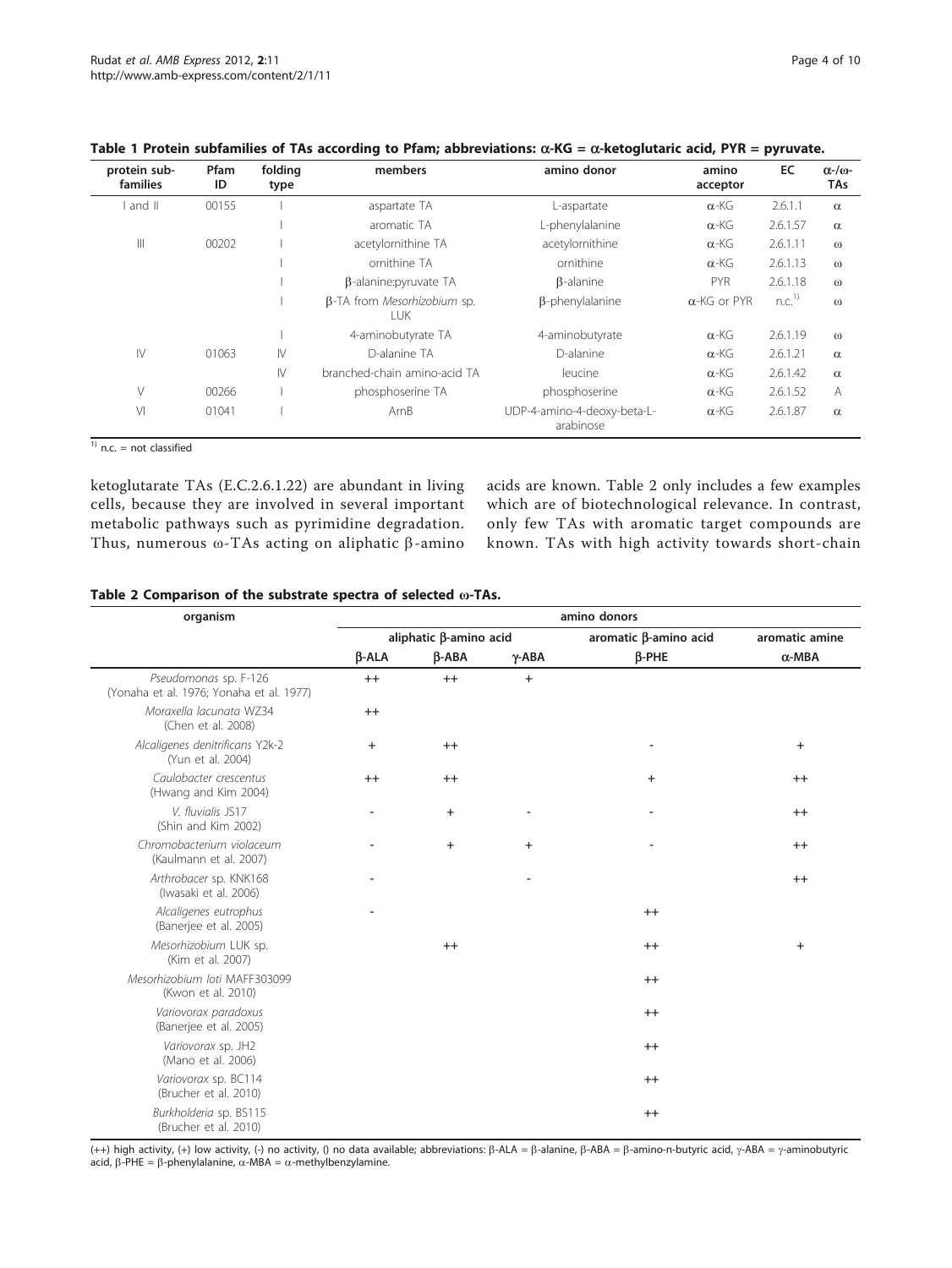aliphatic  $\beta$ -amino acids such as  $\beta$ -alanine and  $\beta$ -aminon-butyric acid often possess activity towards aromatic amines like  $\alpha$ -methylbenzylamine, yet no or only low activity towards aromatic  $\beta$ -amino acids. The well-characterized ω-TA from V. fluvialis JS17 for instance possesses high activity to  $\alpha$ -methylbenzylamine but also catalyzes the transamination of  $\beta$ -amino-n-butyric acid to the corresponding keto acid ([Shin and Kim 2002,](#page-9-0)). b-Alanine and  $\beta$ -phenylalanine do not serve as substrates [Yun et al. \(2004\)](#page-9-0) reported an ω-TA from Alcaligenes denitrificans Y2k-2 which converts various aliphatic  $\beta$ amino acids and amines but exhibits no activity towards  $β$ -phenylalanine. An exception is the ω-TA from *Caulo*bacter crescentus which showed minor activity towards b-phenylalanine [\(Hwang et al. 2008](#page-8-0),). However, the relative activity of the wild-type enzyme towards  $\alpha$ -methylbenzylamine was nearly 170-fold higher, towards  $\beta$ alanine and  $\beta$ -amino-n-butyric acid even 300-fold [56](#page-9-0). Shin and Kim (2002) constructed an active site model for the ω-TA from V. fluvialis based on its substrate spectrum. The authors tested a wide variety of donor and acceptor substrates and postulate a two-binding site model consisting of two pockets, one large and one small. The small pocket appears to accommodate no side group larger than ethyl groups and exhibits a strong repulsion for acidic groups. The carboxyl group is therefore always placed in the large pocket which results in the other side group of the substrate to be placed in the small pocket. Thus, high activities can be observed for  $\beta$ -amino acids with small side groups, e.g.  $\beta$ -amino-nbutyric acid, but not for large side chains like the aromatic ring of  $\beta$ -phenylalanine. 1-Phenylethylamine, on the other hand, does not possess a carboxylic group. Thus, the aromatic side-chain can be placed into the large pocket. For the confirmation of this model, the crystal structure will have to be elucidated. Jang et al. recently reported the crystallization and preliminary Xray structure of the ω-TA from V. fluvialis ([Jang et al.](#page-8-0) [2010,](#page-8-0)). The crystal structure has not been released yet ([Park and Jang 2010\)](#page-9-0).

Only a small number of TAs with high activity towards aromatic  $\beta$ -amino acids have been described (s. Table [2\)](#page-3-0) and only two sequences, from the TA of the soil bacterium Mesorhizobium sp. LUK (GenBank: [ABL74379.1](http://www.ncbi.nih.gov/entrez/query.fcgi?db=Nucleotide&cmd=search&term=ABL74379.1)) ([Kim et al. 2007\)](#page-8-0) and from the ω-TA Ml0107 from M. loti MAFF303099 (GenBank: [NP\\_101976.1\)](http://www.ncbi.nih.gov/entrez/query.fcgi?db=Nucleotide&cmd=search&term=NP_101976.1) ([Kwon et al. 2010\)](#page-8-0), have been elucidated and published to date. The TA from Mesorhizobium sp. LUK shows, as reported by the authors, the highest identity (53%) and similarity (66%) to a glutamate-1 semialdehyde 2,1-aminomutase of Polaromonas sp. strain JS666. Taking into consideration sequences which were submitted to Genbank since the publication of this article, the comparison of this amino acid sequence

using blastp gives a putative aminotransferase class III from Variovorax paradoxus S110 (Gene ID: :[7970445](http://www.ncbi.nih.gov/entrez/query.fcgi?db=Nucleotide&cmd=search&term=7970445)) as the closest match with 52% identities and 69% similarity. Interestingly, of the other transaminases reported to act on  $\beta$ -phenylalanine, one belongs to the species V. paradoxus ([Banerjee et al. 2005](#page-8-0)) and two to the genus Variovorax ([Brucher et al. 2010,Mano et al. 2006](#page-8-0)). The preliminary X-ray structure of the TA from Mesorhizo-bium sp. LUK has been published recently [\(Kim 2011](#page-8-0)).

Wild-type  $\omega$ -TAs almost universally exhibit (S)-selectivity. Notable exceptions are the ω-TA of Arthrobacter sp. KNK168 [\(Iwasaki et al. 2003,Iwasaki et al. 2006\)](#page-8-0) and its homolog, the commercially available ATA-117 (Codexis Inc.) as well as the TA from Alcaligenes eutrophus ([Banerjee et al. 2005,](#page-8-0)) [59.](#page-9-0) Svedendahl and coworkers (2010) could invert the enantioselectivity of an (S) selective ω-TA from Arthrobacter citreus by single point mutation for their model substrate 4-fluorophenylacetone. This change in enantioselectivity was substratedependent. Whether or not this approach proves to be useful for the inversion of enantioselectivity of other TAs, remains to be seen.

## Protein design of TAs for a modified or expanded substrate spectrum

Both rational design and directed evolution have been employed with the aim to enhance the activity of TAs towards aryl-b-amino acids [25](#page-8-0). Hwang and coworkers (2004) reported the directed evolution of the ω-TA from *V. fluvialis* by error-prone PCR in order to increase activity towards  $\beta$ -phenylalanine. The best mutant exhibited a threefold activity increase in the conversion of  $\beta$ -phenylalanine compared to the wildtype. However, the yield of the transamination of  $\beta$ -phenylalanine was below 5% in 20 h. The same group later modified an ω-TA from Caulobacter crescentus which exhibited high activities towards short, aliphatic  $\beta$ -amino acids by site-directed mutagenesis ([Hwang et al. 2008](#page-8-0)). A 3D model was constructed by homology modeling using a dialkylglycine decarboxylase as a template. This led to a threefold increase in activity for  $\beta$ -phenylalanine. Compared to the over 100-fold higher activity towards short, aliphatic  $\beta$ -amino acids, this is still quite low.

## Screening strategies for microbial TAs acting on  $\beta$ -amino acids

## Enrichment culture and in-silico screening

The first directed screenings for microorganisms exhibiting TA activity towards  $\beta$ -amino acids were performed by enrichment culture using the desired  $\beta$ amino acid as a major or the sole nitrogen source. Toyama et al. ([Toyama et al. 1973\)](#page-9-0) isolated the strain Pseudomonas sp. F-126 by enrichment culture from soil using a medium containing  $\beta$ -alanine. Further studies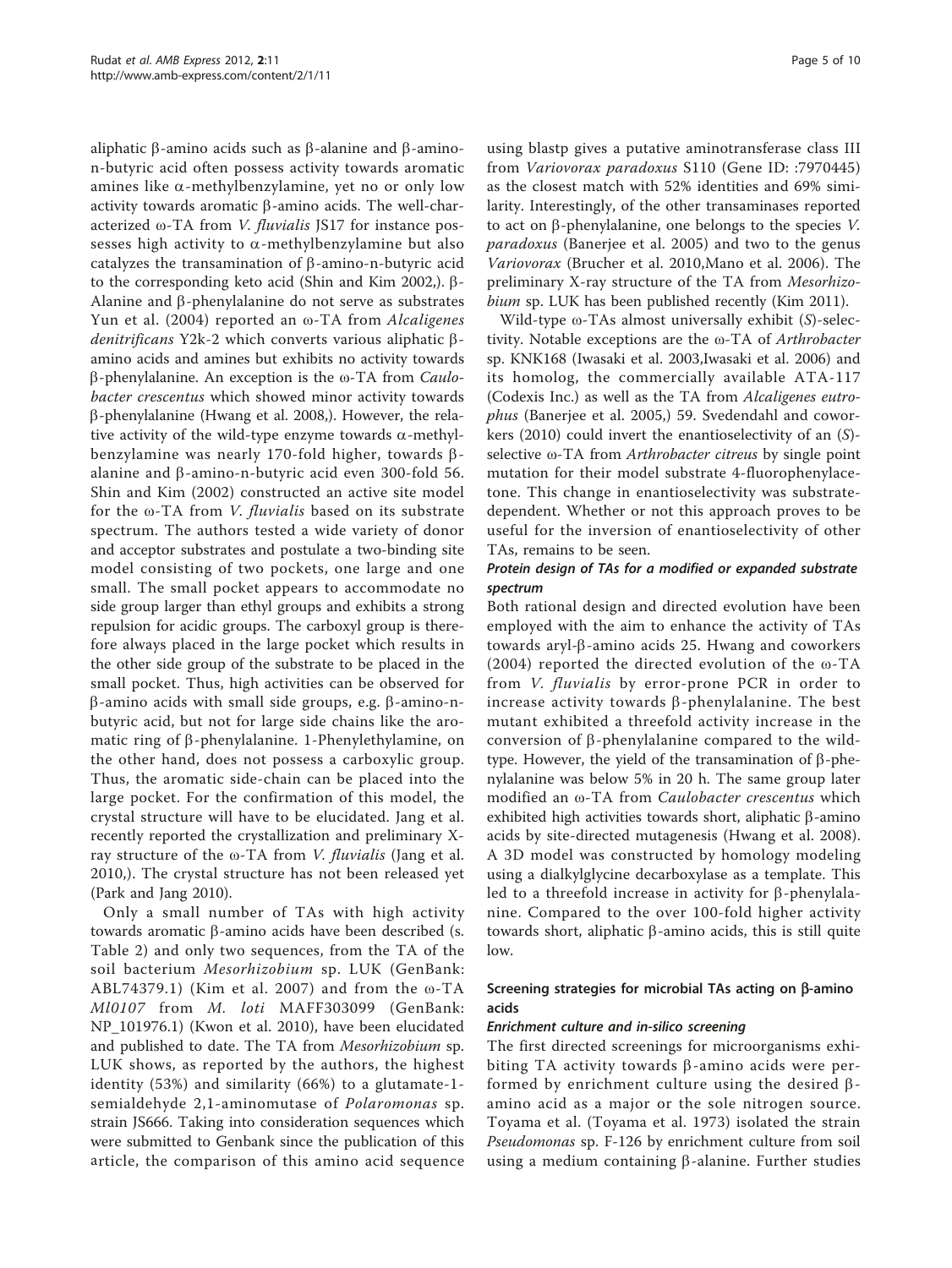revealed it to possess an ω-amino acid:pyruvate TA with high activity towards β-alanine and other  $ω$ -amino acids ([Yonaha et al. 1976](#page-9-0)). With a similar approach most of the currently known TAs with activity towards  $\beta$ -amino acids were discovered. As the sequence-function relationship among TAs is as of yet poorly understood, enrichment culture still constitutes the greatest source of new TAs active towards  $\beta$ -amino acids.

However, some attempts have been made to identify interesting TAs from the ever growing number of completely sequenced genomes. [Kaulmann et al. \(2007\)](#page-8-0) used the sequence of the  $\omega$ -TA from *V. fluvialis* for the *in* silico screening of novel TAs. They cloned and purified a putative TA from Chromobacterium violaceum which showed a similar substrate spectrum as the one from V. fluvialis. In a similar approach the previously described TA from Caulobacter crescentus was identified using the sequence of an ω-TA from Alcaligenes denitrificans as a template ([Hwang et al. 2008](#page-8-0),). The novel TA exhibited high activities towards short, aliphatic  $\beta$ -amino acids and aromatic amines. Recently, Kwon et al. [\(Kwon et al.](#page-8-0) [2010](#page-8-0)) established the cell-free expression of computationally predicted putative ω-TAs, which circumvents cloning and expression procedures. As part of this study, the putative ω-TA Ml0107 from M. loti MAFF303099 was identified based on its sequence homology with the previously described TAs from Caulobacter crescentus and V. fluvialis. ω-TA Ml0107 exhibited activity to  $\beta$ -phenylalanine, 1-aminoindane and benzylamine.

The sequences of the two TAs with high activity towards aromatic  $\beta$ -amino acids (TA from *Mesorhizo*-bium sp. LUK ([Kim et al. 2007\)](#page-8-0),  $\omega$ -TA *Ml0107* from *M*. loti MAFF303099 ([Kwon et al. 2010](#page-8-0))) have, to the best of our knowledge, so far not been used for in-silico screening.

## Activity assays for high-throughput screening

A major limiting step in the discovery, characterization, optimization and purification of new TAs lies in the determination of TA activity. This gave rise to the development of several high-throughput (HTP)-methods. Figure [3](#page-6-0) gives an overview over HTP-assays which allow the screening for TA activity towards  $\beta$ -amino acids.

The first assay was realized by [Hwang et al. \(2004\)](#page-8-0). It is based on the formation of a blue amino acid-copper complex by the  $\alpha$ -amino acid produced in the TA reaction and a  $CuSO<sub>4</sub>/MeOH$  staining solution (see Figure [3a\)](#page-6-0). The assay was tested using a great variety of aliphatic and aromatic  $\beta$ -amino acids as amino donors with good accuracy. Furthermore, by using both enantiomers of an amino donor separately, information on the enantiopreference of the studied enzyme could be gained. A disadvantage of this method consists in the fact that the staining solution inhibits the enzyme, so that it can only be applied as an end-point measurement. Additionally, this method does not allow the use of cell extracts as free  $\alpha$ -amino acids disturb the reaction. Thus, enzyme purification is necessary. Therefore the application of this assay is rather limited. Coupling the determination of TA activity with driving the reaction to completion, [Truppo et al. \(2009\)](#page-9-0) developed an elegant multi-enzymatic system for the HTP-screening and scale-up of TA catalyzed reactions (see Figure [3b](#page-6-0)). In this system, pyruvate which is generated through the TA reaction is reduced to L-lactate by a lactate dehydrogenase (LDH). Recycling of the LDH cofactor NADH by glucose dehydrogenase (GDH) ultimately leads to the formation of gluconic acid and thus to a pH drop. The progression of the reaction can be measured by monitoring the change of absorbance of a pH indicator (phenol red). This system proved to be especially useful for rapid scale-up. While the system was only tested with ketones as substrate, theoretically  $\beta$ -keto acids could also be employed. Limits of the reaction are that only pyruvate dependent TAs can be tested, no information on the enantioselectivity or enantiopreference of the studied enzyme can be gained and that as it is a multi-enzymatic system, reaction conditions can only be altered marginally. Additionally, most  $\beta$ -keto acids are instable due to spontaneous decarboxylation. A potential solution to this crucial problem is discussed in the conclusion section. A simple assay for the screening of ω-TAs has been developed by [Schätzle et al. \(2009\).](#page-9-0) The assay is based on the transamination of the model substrate  $\alpha$ -methylbenzylamine to acetophenone (see Figure [3c\)](#page-6-0). Acetophenone exhibits high absorbance around 245 nm. While this assay does not directly screen for activity towards  $\beta$ -amino acids, a-methylbenzylamine constitutes a good model substrate for ω-TAs which also possess activity towards short-chain aliphatic  $\beta$ -amino acids. Advantages of this assay are its applicability to cell extracts, the possibility to determine the enantiopreference by using enantiopure  $\alpha$ -methylbenzylamine and its high sensitivity. The same group recently published another assay which allows the determination of amino donor specificity (see Figure [3d\)](#page-6-0) ([Schätzle et al. 2010,](#page-9-0)). The principle of the assay differs from all other presented methods as it measures the change of conductivity of the reaction mixture. The progression of the reaction results in a decrease of conductivity as charged compounds (a positively charged amine and a negatively charged keto acid) are converted to non-conducting products (a non-charged ketone and a zwitterionic amino acid). Advantages of this assay are the broad spectra of amino donors and amino acceptors which can be used and its high sensitivity. Yet the mode of analysis itself makes the simultaneous measurement of many samples cumbersome as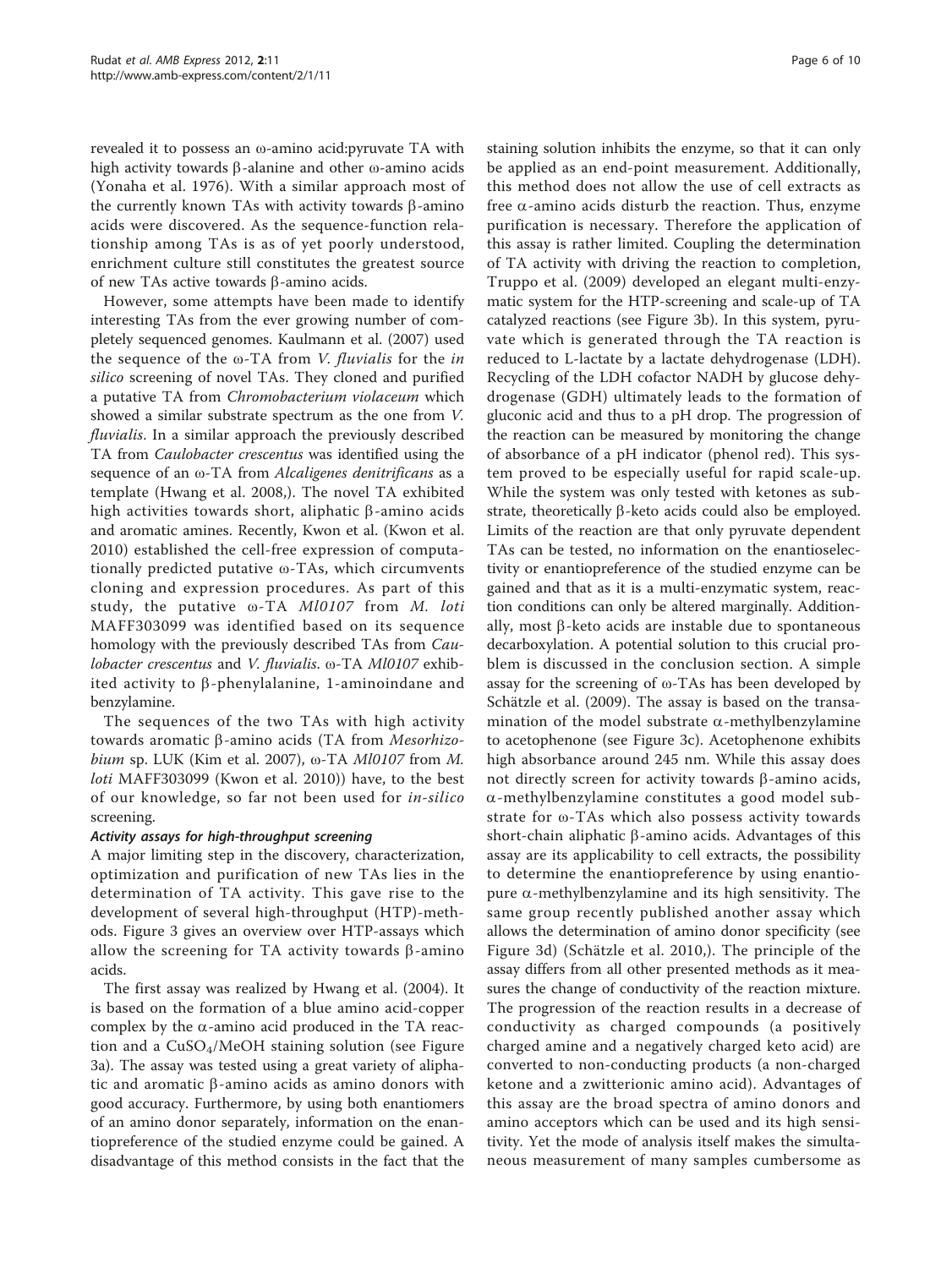<span id="page-6-0"></span>

by measuring the decrease in conductivity which results from the conversion of the two charged substrates to the uncharged/ zwitterionic products and (e) by oxidation of the produced alanine which ultimately leads to the oxidation of the dye pyrogallol red by H<sub>2</sub>O<sub>2</sub> in a multi-enzymatic one-pot reaction system. Abbreviations: LDH = lactate dehydrogenase, GDH = glucose dehydrogenase, AAO = amino acid oxidase,  $HRP =$  horse radish peroxidase.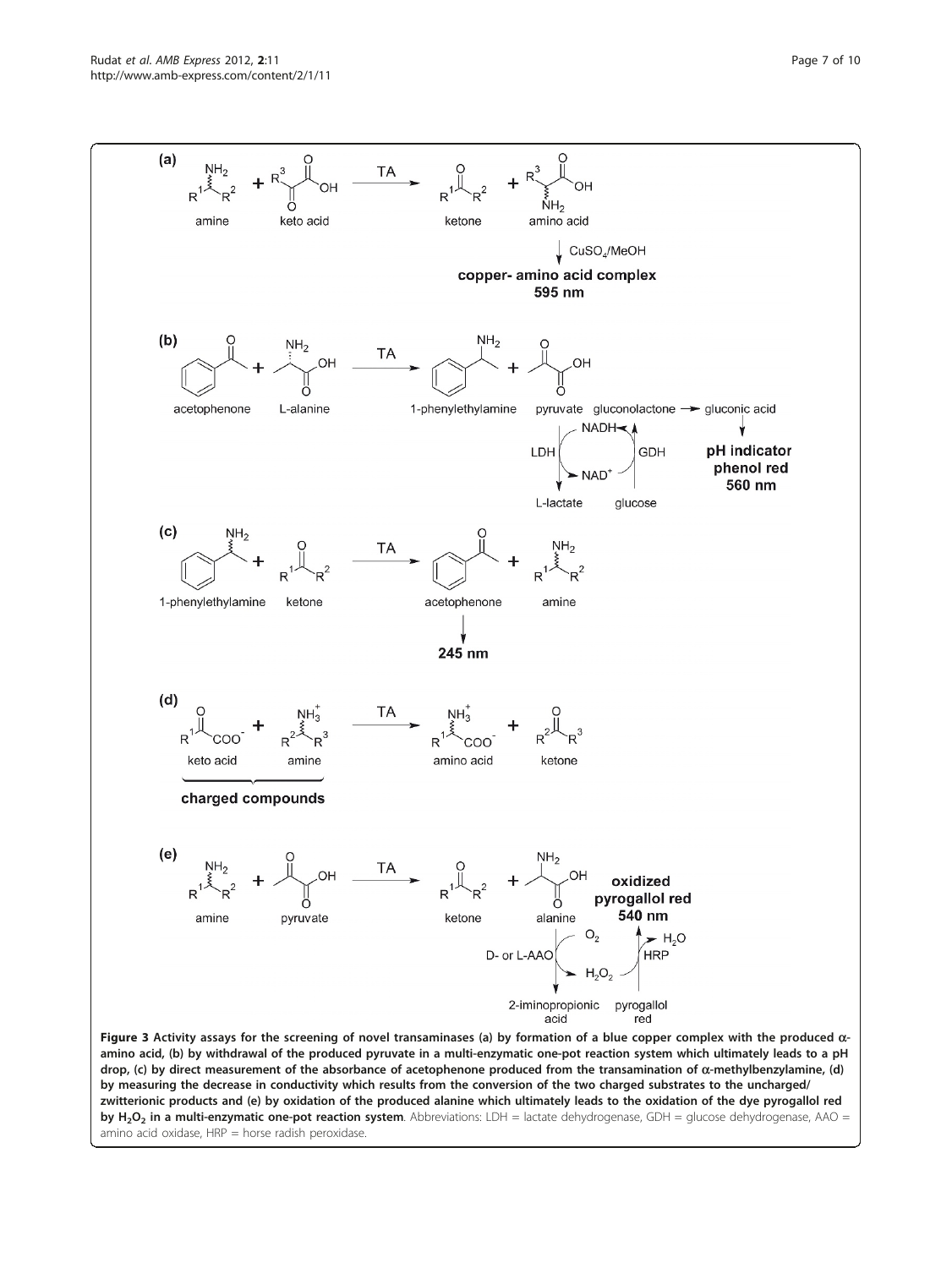each reaction tube or well would have to be equipped with an electrode. This conductivity assay should also work using a  $\beta$ -keto acid instead of an  $\alpha$ -keto acid, leading to the zwitterionic  $\beta$ -amino acid and an uncharged ketone. However, the potential spontaneous decarboxylation of the charged  $\beta$ -keto acid to an uncharged compound might lead to some conductivity decrease even without TA activity. [Hopwood et al. \(2011\)](#page-8-0) recently described a multi-enzymatic reaction system employing an amino acid oxidase which converts the co-product of the transamination reaction, D- or L-alanine, to the corresponding imine (see Figure [3e\)](#page-6-0). The hereby produced  $H<sub>2</sub>O<sub>2</sub>$  oxidizes, catalyzed by horse radish peroxidase, the dye pyrogallol red. The reaction can be monitored by measuring the decrease in absorbance around 540 nm. This method allows the use of many different amine donors as well as the determination of the enantiopreference of the transaminase. When using a  $\beta$ -amino acid instead of an amine, false positive results might occur if the amino acid oxidase (AAO) also oxidizes the educt and not only the coproduct. However, to our knowledge such AAO activity towards  $\beta$ -amino acids has never been reported. Further drawbacks include that free amino acids distort the results, which makes enzyme purification necessary and that as it is a multi-enzymatic reaction system, reaction conditions can only be changed marginally.

## Conclusions and future areas of research

TAs possess a great potential for the enzymatic synthesis of enantiopure  $\beta$ -amino acids as these enzymes offer the possibility to gain a 100% yield in contrast to the conventional kinetic resolutions using other biocatalysts (see introduction). Transaminases are commonly used tools in the synthesis of various chemicals and pharmaceuticals. Thus production and purification of these enzymes in bulk quantities is well-established, and so is immobilization. Additionally, several process parameters for biotechnological applications are well investigated for both kinetic resolutions and asymmetric syntheses, e.g. the usage of different (co-)solvents and variation of pH and PLP concentration as well as different strategies of product removal ([Koszelewski et al.](#page-8-0) [2008](#page-8-0),). Of special importance are the thoroughly tried and tested methods to shift the equilibrium to the product side by removal of the coproduct (kinetic resolutions) or degradation of the coproduct/recycling of the amino donor by different enzymes in asymmetric synthesis ([Koszelewski et al. 2010](#page-8-0)).

All these benefits for technical applications are not established with aminomutases and only in part with hydantoinases (as described above), so TAs appear as the most promising candidates among the potential biocatalysts for a 100% yield synthesis of  $\beta$ -amino acids.

A key step in fulfilling this potential is the discovery of new TAs with a broader substrate spectrum and different enantioselectivity. This will be greatly facilitated by the HTP-activity assays described in this article, which allow for time and cost efficient screening, characterization and enzyme optimization. As has been discussed, transaminases which act on aliphatic  $\beta$ -amino acids are abundant, while only a small number of transaminases which act on aromatic  $\beta$ -amino acids have been described. The application of protein engineering to enhance the activity of TAs towards aromatic  $\beta$ -amino acids has been only moderately successful. The crystal structure of the transaminase of Mesorhizobium sp. LUK will lead to a more targeted approach in protein engineering.

Little attention so far has been paid to the preparation of the thermodynamically instable  $\beta$ -keto substrate. A possible route is the enzymatic hydrolysis of the corresponding  $\beta$ -keto-ester. Although such a route has already been described [\(Banerjee et al. 2005,Kim et al.](#page-8-0) [2007,](#page-8-0)) further optimization will be necessary for the development of efficient processes as the reported yields are quite low  $(\sim 20\%)$ . This might be due to the loss of the intermediary  $\beta$ -keto acid via decarboxylation to acetophenone (which is not discussed in [Kim et al. 2007](#page-8-0)).

This instability of the potential substrates indeed appears as the bottleneck in  $\beta$ -amino acid synthesis via transaminases. A more elegant solution could be obtained by changing the sequence in this coupled enzyme reaction: If the TA accepts the stable  $\beta$ -keto ester  $(1)$  the intermediary synthesis of the  $\beta$ -keto acid can be circumvented and (2) the adjacent application of an enantioselective lipase to subsequently cleave the intermediary chiral  $\beta$ -amino acid ester would further enhance the ee value. As the authors assume this can not happen in the reported reaction due to a mandatory anchoring of the substrate's carboxylic group by one of the two binding pockets around the PLP-lysine Schiff base (the external aldimine intermediate) which is certainly not possible with the esterified substrate ([Kim et](#page-8-0) [al. 2007\)](#page-8-0).

However, advances in protein design and substrate modeling might help to overcome this problem, as for example the excavation of the small pocket of the commonly used transaminase ATA-117 allowed the  $(R)$ selective amination of prositagliptin ketone to the antidiabetic compound sitagliptin ([Savile et al. 2010](#page-9-0)) which was not successful before using a variety of unmodified TAs due to sterical hindrance.

Not least, the potential of TAs for the asymmetric synthesis of  $\beta$ -amino acids can be assumed to be even much higher, as most of the numerous commercially available TAs have never been tested with  $\beta$ -amino acids or  $\beta$ -keto acids as substrates (the latter due to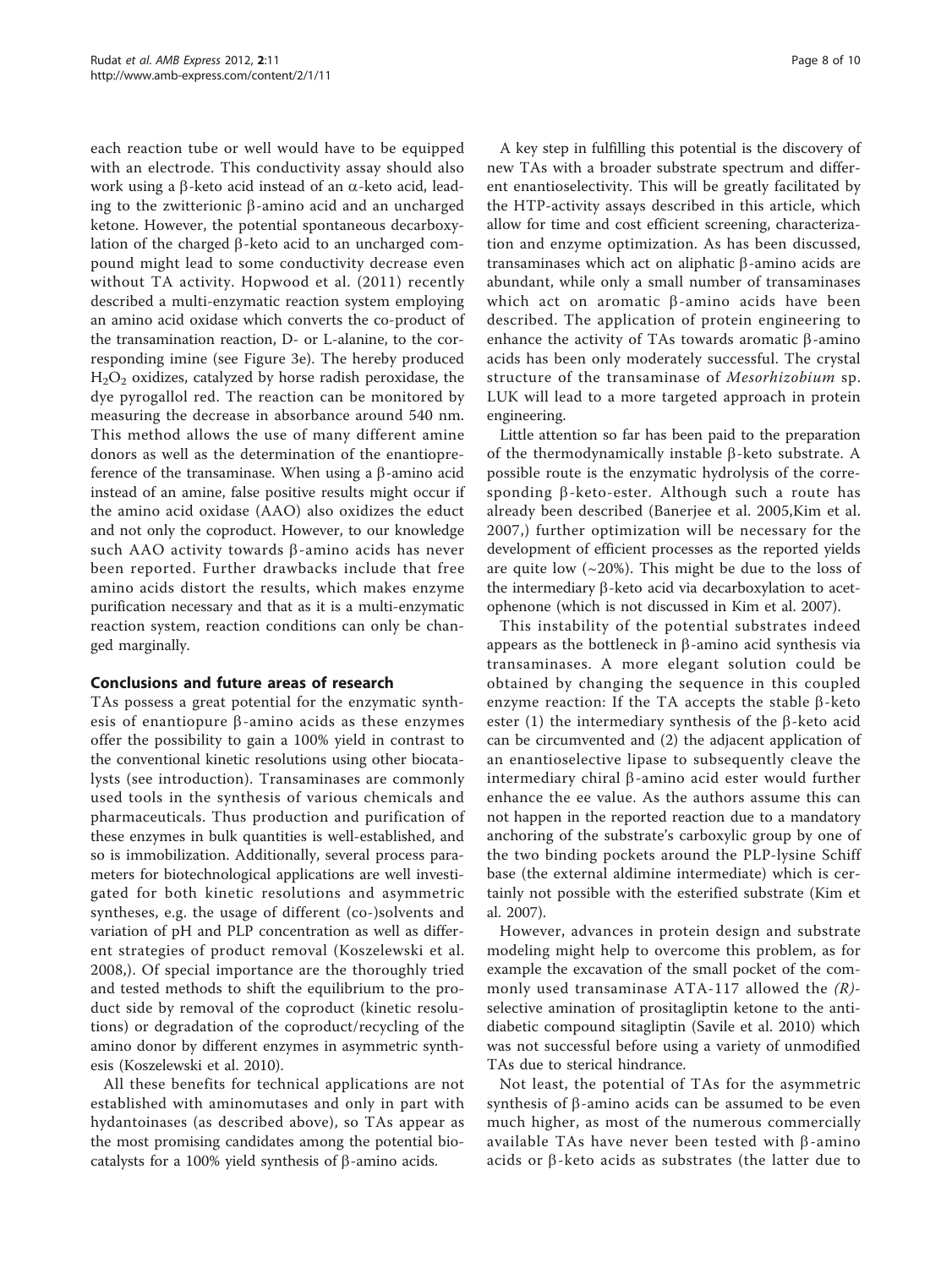<span id="page-8-0"></span>their instability mentioned above). So the conclusive key step will be a modification of the HTP-assays described to allow a fast and comprehensive screening for  $\beta$ -TA activity.

#### Acknowledgements

We would like to thank the "Bundesministerium für Bildung und Forschung" (BMBF) for the financial support of this work within the joint project ''BioSysPro'': New enzymes and processes for biobased products via the integration of biotechnological and chemical methods.

#### Competing interests

The authors declare that they have no competing interests.

Received: 20 January 2012 Accepted: 31 January 2012 Published: 31 January 2012

#### References

- Aguilar MI, Purcell AW, Devi R, Lew R, Rossjohn J, Smith AI, Perlmutter P (2007) [Beta-amino acid-containing hybrid peptides - new opportunities in](http://www.ncbi.nlm.nih.gov/pubmed/17728852?dopt=Abstract) [peptidomimetics.](http://www.ncbi.nlm.nih.gov/pubmed/17728852?dopt=Abstract) Org Biomol Chem 5:2884–2890. doi:10.1039/b708507a.
- Bach RD, Canepa C (1996) Electronic factors influencing the decarboxylation of beta-keto acids. A model enzyme study. J Org Chem 61:6346–6353
- Banerjee A, Chase M, Clayton R, Landis B (2005) Methods for the stereoselective synthesis and enantiomeric enrichment of beta-amino acids. WO/2005/ 005633
- Braunstein AE, Kritzmann MG (1937) Formation and breakdown of amino-acids by inter-molecular transfer of the amino group. Nature 140:503–504
- Brucher B, Syldatk C, Rudat J (2010) Microbial conversion of beta-phenylalanine using new transaminase. Chem Ing Tech 82:155–160. doi:10.1002/ cite.200900110.
- Burnett G, Walsh C, Yonaha K, Toyama S, Soda K (1979) Stereospecificity of enzymatic transamination of gamma-aminobutyrate. J Chem Soc, Chem Commun 826–828
- Chen DZ, Wang Z, Zhang YJ, Sun ZY, Zhu Q (2008[\) An amine:hydroxyacetone](http://www.ncbi.nlm.nih.gov/pubmed/17849151?dopt=Abstract) aminotransferase from Moraxella lacunata [WZ34 for alaninol synthesis.](http://www.ncbi.nlm.nih.gov/pubmed/17849151?dopt=Abstract) Bioprocess Biosyst Eng 31:283–289. doi:10.1007/s00449-007-0158-4.
- Christen P, Metzler DE (1985) Transaminases. John Wiley & Sons, New York Cooper AJL, Meister A (1989) An appreciation of Braunstein, Alexander E. The
- discovery and scope of enzymatic transamination. Biochimie 71:387–404 Cox BM, Bilsborrow JB, Walker KD (2009) [Enhanced conversion of racemic](http://www.ncbi.nlm.nih.gov/pubmed/19711925?dopt=Abstract) αarylalanines to (R)-β[-arylalanines by coupled racemase/aminomutase catalysis.](http://www.ncbi.nlm.nih.gov/pubmed/19711925?dopt=Abstract)
- J Org Chem 74:6953–6959. doi:10.1021/jo9009563. Eliot AC, Kirsch JF (2004) [Pyridoxal phosphate enzymes: Mechanistic, structural,](http://www.ncbi.nlm.nih.gov/pubmed/15189147?dopt=Abstract)
- [and evolutionary considerations.](http://www.ncbi.nlm.nih.gov/pubmed/15189147?dopt=Abstract) Annu Rev Biochem 73:383–415. doi:10.1146/ annurev.biochem.73.011303.074021.
- Engel U, Syldatk C, Rudat J (2011) Stereoselective hydrolysis of aryl-substituted dihydropyrimidines by hydantoinases. Appl Microbiol Biotechnol (in press). doi: 10.1007/s00253-011-3691-7
- Finn RD, Mistry J, Tate J, Coggill P, Heger A, Pollington JE, Gavin OL, Gunasekaran P, Ceric G, Forslund K, Holm L, Sonnhammer ELL, Eddy SR, Bateman A (2010) [The Pfam protein families database.](http://www.ncbi.nlm.nih.gov/pubmed/19920124?dopt=Abstract) Nucleic Acids Res 38: D211–D222. doi:10.1093/nar/gkp985.
- Frackenpohl J, Arvidsson PI, Schreiber JV, Seebach D (2001) [The outstanding](http://www.ncbi.nlm.nih.gov/pubmed/11828476?dopt=Abstract) [biological stability of beta- and gamma-peptides toward proteolytic](http://www.ncbi.nlm.nih.gov/pubmed/11828476?dopt=Abstract) [enzymes: an in vitro investigation with fifteen peptidases.](http://www.ncbi.nlm.nih.gov/pubmed/11828476?dopt=Abstract) ChemBioChem 2:445–455. doi:10.1002/1439-7633(20010601)2:63.0.CO;2-R.
- Frey PA, Hegeman AD (2007) Enzymatic reaction mechanisms. Oxford University Press, New York
- Gopi HN, Ravindra G, Pal PP, Pattanaik P, Balaram H, Balaram P (2003[\) Proteolytic](http://www.ncbi.nlm.nih.gov/pubmed/12560099?dopt=Abstract) [stability of beta-peptide bonds probed using quenched fluorescent](http://www.ncbi.nlm.nih.gov/pubmed/12560099?dopt=Abstract) [substrates incorporating a hemoglobin cleavage site.](http://www.ncbi.nlm.nih.gov/pubmed/12560099?dopt=Abstract) FEBS Lett 535:175–178. doi:10.1016/S0014-5793(02)03885-1.
- Grishin NV, Phillips MA, Goldsmith EJ (1995[\) Modeling of the spatial structure of](http://www.ncbi.nlm.nih.gov/pubmed/7670372?dopt=Abstract) [eukaryotic ornithine decarboxylases.](http://www.ncbi.nlm.nih.gov/pubmed/7670372?dopt=Abstract) Protein Sci 4:1291–1304. doi:10.1002/ pro.5560040705.
- Hayashi H, Mizuguchi H, Miyahara I, Islam MM, Ikushiro H, Nakajima Y, Hirotsu K, Kagamiyama H (2003) Strain and catalysis in aspartate aminotransferase.

Biochimica Et Biophysica Acta-Proteins and Proteomics 1647:103–109. doi:10.1016/S1570-9639(03)00068-2.

- Hintermann T, Seebach D (1997) The biological stability of beta-peptides: No interactions between alpha- and beta-peptidic structures. Chimia 51:244–247
- Höhne M, Bornscheuer UT (2009) Biocatalytic routes to optically active amines. ChemCatChem 1:42–51. doi:10.1002/cctc.200900110.
- Hook DF, Gessier F, Noti C, Kast P, Seebach D (2004) [Probing the proteolytic](http://www.ncbi.nlm.nih.gov/pubmed/15122642?dopt=Abstract) [stability of beta-peptides containing alpha-fluoro- and alpha-hydroxy-beta](http://www.ncbi.nlm.nih.gov/pubmed/15122642?dopt=Abstract)[amino acids.](http://www.ncbi.nlm.nih.gov/pubmed/15122642?dopt=Abstract) ChemBioChem 5:691–706. doi:10.1002/cbic.200300827.
- Hopwood J, Truppo MD, Turner NJ, Lloyd RC (2011) A fast and sensitive assay for measuring the activity and enantioselectivity of transaminases. Chem Commun 47:773–775. doi:10.1039/c0cc02919j.
- Horne WS, Johnson LM, Ketas TJ, Klasse PJ, Lu M, Moore JP, Gellman SH (2009) [Structural and biological mimicry of protein surface recognition by alpha/](http://www.ncbi.nlm.nih.gov/pubmed/19706443?dopt=Abstract) [beta-peptide foldamers.](http://www.ncbi.nlm.nih.gov/pubmed/19706443?dopt=Abstract) PNAS 106:14751–14756. doi:10.1073/ pnas.0902663106.
- Hu J, Xue YC, Xie MY, Zhang R, Otani T, Minami Y, Yamada Y, Marunaka T (1988) A new macromolecular antitumor antibiotic, C-1027. 1. Discovery, taxonomy of producing organism, fermentation and biological activity. J Antibiot 41:1575–1579
- Hwang B-Y, Kim B-G (2004) High-throughput screening method for the identification of active and enantioselective omega-transaminases. Enzyme Microb Technol 34:429–436. doi:10.1016/j.enzmictec.2003.11.019.
- Hwang B-Y, Cho B-K, Yun H, Koteshwar K, Kim B-G (2005) Revisit of aminotransferase in the genomic era and its application to biocatalysis. J Mol Catal B: Enzym 37:47–55. doi:10.1016/j.molcatb.2005.09.004.
- Hwang B-Y, Ko S-H, Park H-Y, Seo J-H, Lee B-S, Kim B-G (2008[\) Identification of](http://www.ncbi.nlm.nih.gov/pubmed/18239415?dopt=Abstract) [omega-aminotransferase from](http://www.ncbi.nlm.nih.gov/pubmed/18239415?dopt=Abstract) Caulobacter crescentus and site-directed [mutagenesis to broaden substrate specificity.](http://www.ncbi.nlm.nih.gov/pubmed/18239415?dopt=Abstract) J Microbiol Biotechnol 18:48–54
- Iverson BL (1997) [Betas are brought into the fold.](http://www.ncbi.nlm.nih.gov/pubmed/8990107?dopt=Abstract) Nature 385:113–115. doi:10.1038/385113a0.
- Iwasaki A, Yamada Y, Ikenaka Y, Hasegawa J (2003[\) Microbial synthesis of \(](http://www.ncbi.nlm.nih.gov/pubmed/14677709?dopt=Abstract)R)- and (S[\)-3,4-dimethoxyamphetamines through stereoselective transamination.](http://www.ncbi.nlm.nih.gov/pubmed/14677709?dopt=Abstract) Biotechnol Lett 25:1843–1846. doi:10.1023/A:1026229610628.
- Iwasaki A, Yamada Y, Kizaki N, Ikenaka Y, Hasegawa J (2006) Microbial synthesis of chiral amines by (R)-specific transamination with Arthrobacter sp. KNK168. Appl Microbiol Biotechnol 69:499–505. doi:10.1007/s00253-005-0002-1.
- Jang T-H, Kim B, Park O-K, Bae J-Y, Kim B-G, Yun H, Park H-H (2010) Crystallization and preliminary X-ray crystallographic studies of omega-transaminase from Vibrio fluvialis JS17. Acta Crystallogr, Sect F- Struct Biol Cryst Commun 66:923–925. doi:10.1107/S1744309110021573.
- Kaulmann U, Smithies K, Smith MEB, Hailes HC, Ward JM (2007) Substrate spectrum of omega-transaminase from Chromobacterium violaceum DSM30191 and its potential for biocatalysis. Enzyme Microb Technol 41:628–637. doi:10.1016/j.enzmictec.2007.05.011.
- Kim J, Kyung D, Yun H, Cho B-K, Seo J-H, Cha M, Kim B-G (2007) Cloning and characterization of a novel beta-transaminase from Mesorhizobium sp. strain LUK: a new biocatalyst for the synthesis of enantiomerically pure beta-amino acids. Appl Environ Microbiol 73:1772–1782
- Kim B, Park OK, Bae JY, Jang TH, Yoon JH, Do KH, Kim B-G, Yun H, Park HH (2011) Crystallization and preliminary X-ray crystallographic studies of βtransaminase from Mesorhizobium sp. strain LUK. Acta Crystallogr Sect F Struct Biol Cryst Commun 67:231–233. doi:10.1107/S1744309110050876.
- Koert U (1997) Beta-peptides: novel secondary structures take shape. Angew Chem, Int Ed 36:1836–1837. doi:10.1002/anie.199718361.
- Koszelewski D, Lavandera I, Clay D, Rozzell D, Kroutil W (2008) Asymmetric synthesis of optically pure pharmalogically amines employing ωtransaminases. Adv Synth Catal 350:2761–2766. doi:10.1002/adsc.200800496.
- Koszelewski D, Tauber K, Faber K, Kroutil W (2010[\) Omega-transaminases for the](http://www.ncbi.nlm.nih.gov/pubmed/20430457?dopt=Abstract) [synthesis of non-racemic alpha-chiral primary amines.](http://www.ncbi.nlm.nih.gov/pubmed/20430457?dopt=Abstract) Trends Biotechnol 28:324–332. doi:10.1016/j.tibtech.2010.03.003.
- Kwon YC, Lee KH, Kim HC, Han K, Seo JH, Kim BG, Kim DM (2010[\) Cloning](http://www.ncbi.nlm.nih.gov/pubmed/20656866?dopt=Abstract)[independent expression and analysis of omega-transaminases by use of a](http://www.ncbi.nlm.nih.gov/pubmed/20656866?dopt=Abstract) [cell-free protein synthesis system.](http://www.ncbi.nlm.nih.gov/pubmed/20656866?dopt=Abstract) Appl Environ Microbiol 76:6295–6298. doi:10.1128/AEM.00029-10.
- Liu M, Sibi MP (2002) Recent advances in the stereoselective synthesis of βamino acids. Tetrahedron 58(40):7991–8035. doi:10.1016/S0040-4020(02) 00991-2.
- Mano J, Ogawa J, Shimizu S (2006) Microbial production of optically active betaphenylalanine through stereoselective degradation of racemic beta-